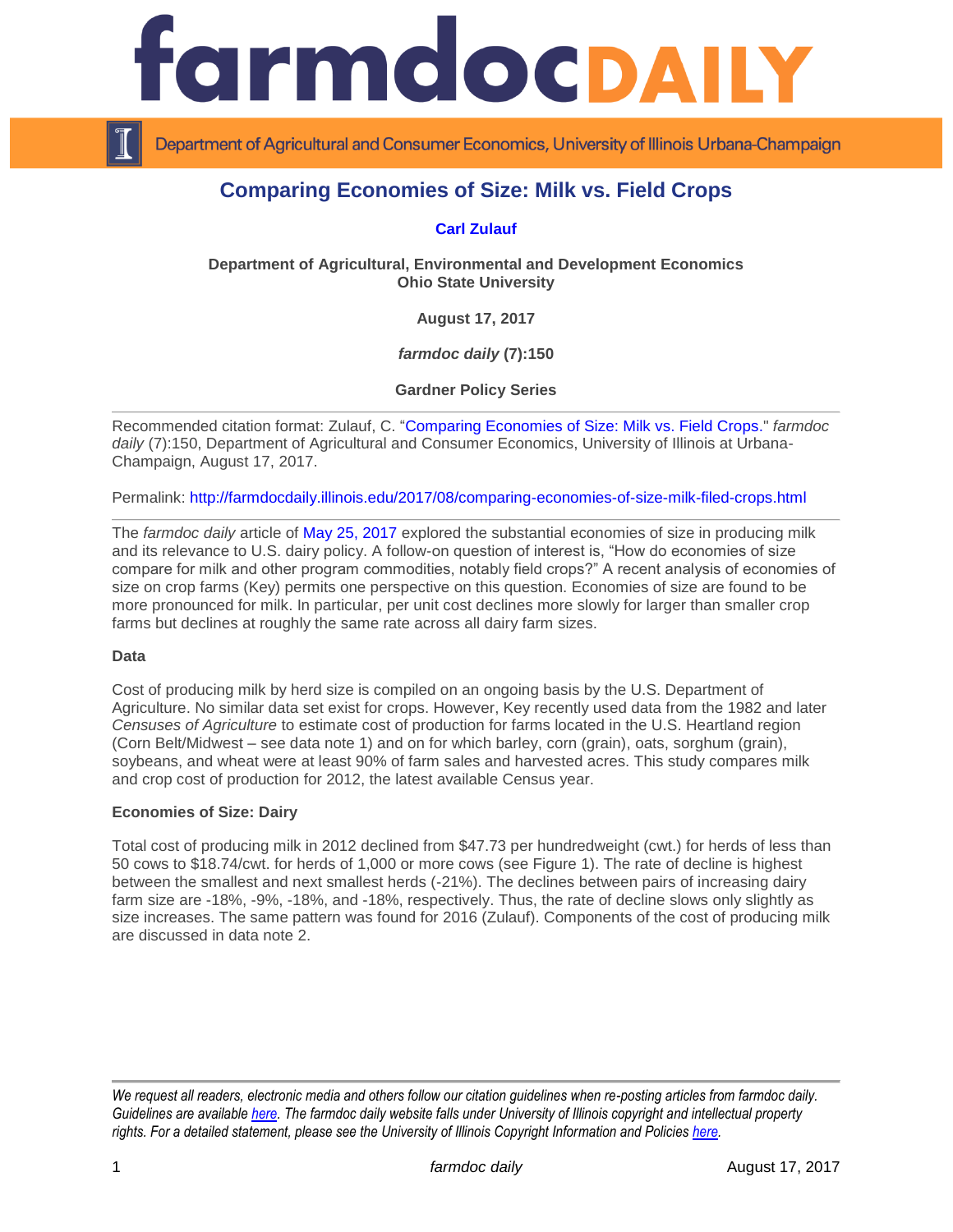

# **Economies of Size: Crops**

Cost of producing all barley, corn, oats, sorghum, soybeans, and wheat harvested on a farm in 2012 declined from \$2.82 per bushel (bu.) for farms with 100 or fewer acres to \$1.60/bu. for farms with 1000 or more acres (see Figure 2). Cost declined relatively more for crops than milk between the smallest and next smallest farm sizes (-32% vs. -21%). However, cost of producing crops declined by only -4% and - 2% between adjacent pairs of the 3 largest crop farms, much smaller than the comparable -18% declines for milk farms. For comparison purposes, per bushel cost of producing corn in 2010 was found to vary little by farm size as measured by acres planted to corn (Foreman). Components of the cost of producing crops in Key's study are discussed in data note 3.



**Comparison:** Figure 3 contains per unit cost of producing milk and crops for each farm size relative to per unit cost for the largest farms. Note, the two middle size dairy herd categories are averaged so dairy and crop farms both have 5 size categories. The much larger economies of size for milk are clearly illustrated. For example, cost is 22 percentage points higher for the 2<sup>nd</sup> largest than largest dairy farms. In stark contrast, cost for the 2<sup>nd</sup> smallest crop farms is only 20 percentage points higher than cost for the largest crop farms.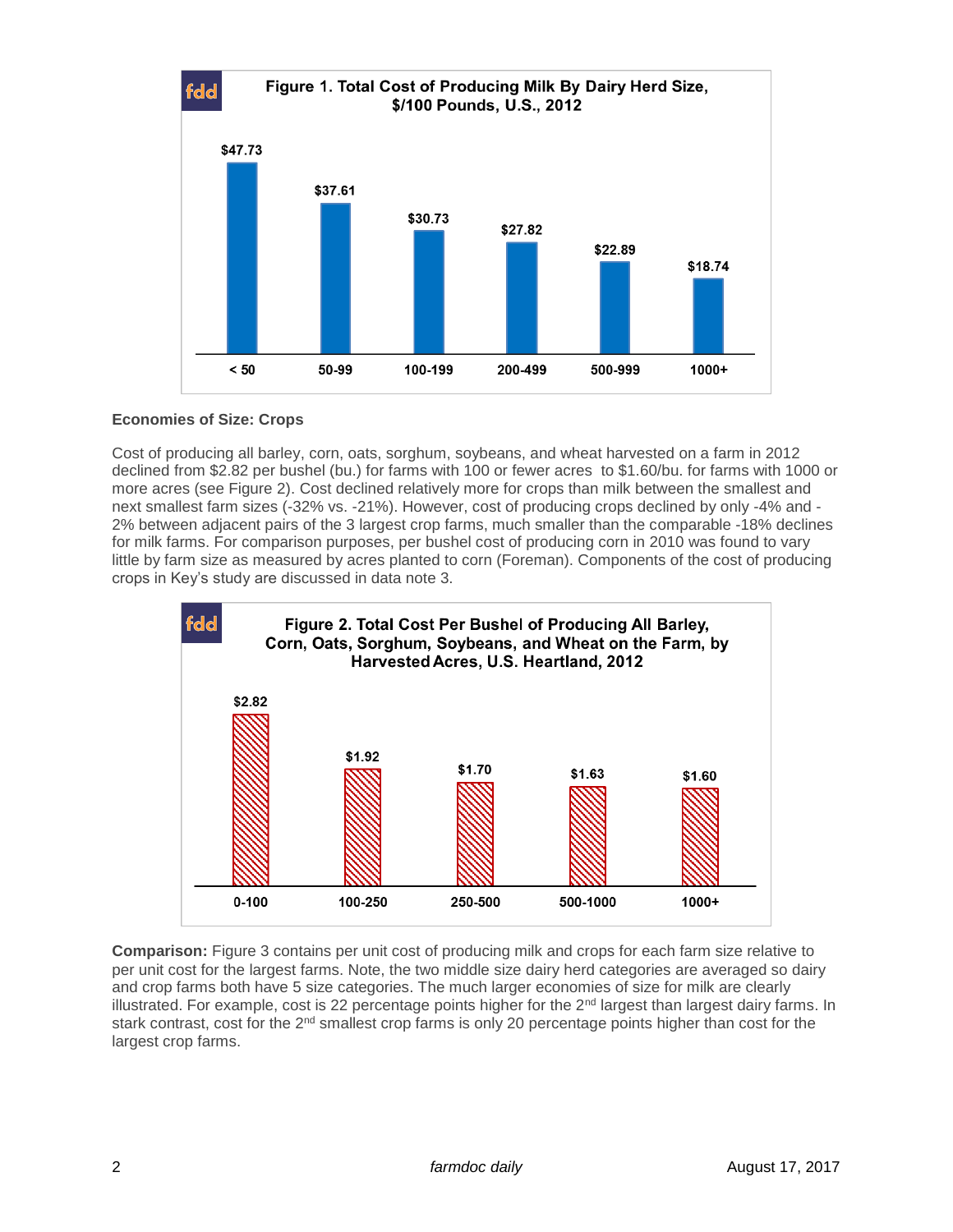

### **Summary Observations**

- Economies of size depend on the size categories in a data set. Different size categories may generate different economies of size. Thus, caution is in order when interpreting this study.
- This comparative study finds economies of size to be generally more pronounced for U.S. milk than Midwest program field crops, with the difference increasing as size increases.
- This comparative study thus reinforces the conclusions of the May 24, 2017 article that (1) economies of size are important to consider when designing U.S. dairy policy and that (2) its magnitude prompts an important policy issue, "Should U.S. dairy policy vary by farm size?"

#### **Data Notes**

- 1. The U.S. Department of Agriculture's farm resource regions are discussed in Heimlich. The Heartland region is centered on Illinois, Iowa, and Indiana; and includes parts of most adjacent states.
- 2. Costs of producing milk are feed (homegrown and purchased), hired labor, taxes, insurance, general farm overhead, other operating costs with the largest categories being fuel-lubeelectricity, repairs, veterinary-medicine, and bedding-litter; as well as capital recovery cost of machinery and equipment and opportunity costs for both unpaid labor and land.
- 3. Cost of producing crops are expenses for fertilizers, chemicals, fuel, utilities, seeds, and hired labor reported on *Census of Agriculture* survey forms. An implied cost of machinery and equipment plus opportunity cost for both land and unpaid labor are estimated from data reported on Census survey forms.

### **References and Data Sources**

Foreman, L. *Characteristics and Production Costs of U.S. Corn Farms, Including Organic, 2010*. U.S. Department of Agriculture, Economic Research Service Economic Information Bulletin Number 128. September 2014. Available at<https://www.ers.usda.gov/publications/pub-details/?pubid=43886>

Heimlich, R. *Farm Resource Regions*. U.S. Department of Agriculture, Economic Research Service Agricultural Information Bulletin Number 760. August 2000. Available at <https://www.ers.usda.gov/publications/pub-details/?pubid=42299>

Key, N. "Farm Size and Productivity Growth in the United States Corn Belt." Presented at the Farm Size and Productivity Conference. Washington, D.C. Feb. 2-3, 2017. Available at <https://www.farmfoundation.org/webcontent/Farm-Size-and-Productivity-A-Global-Look-1942.aspx>